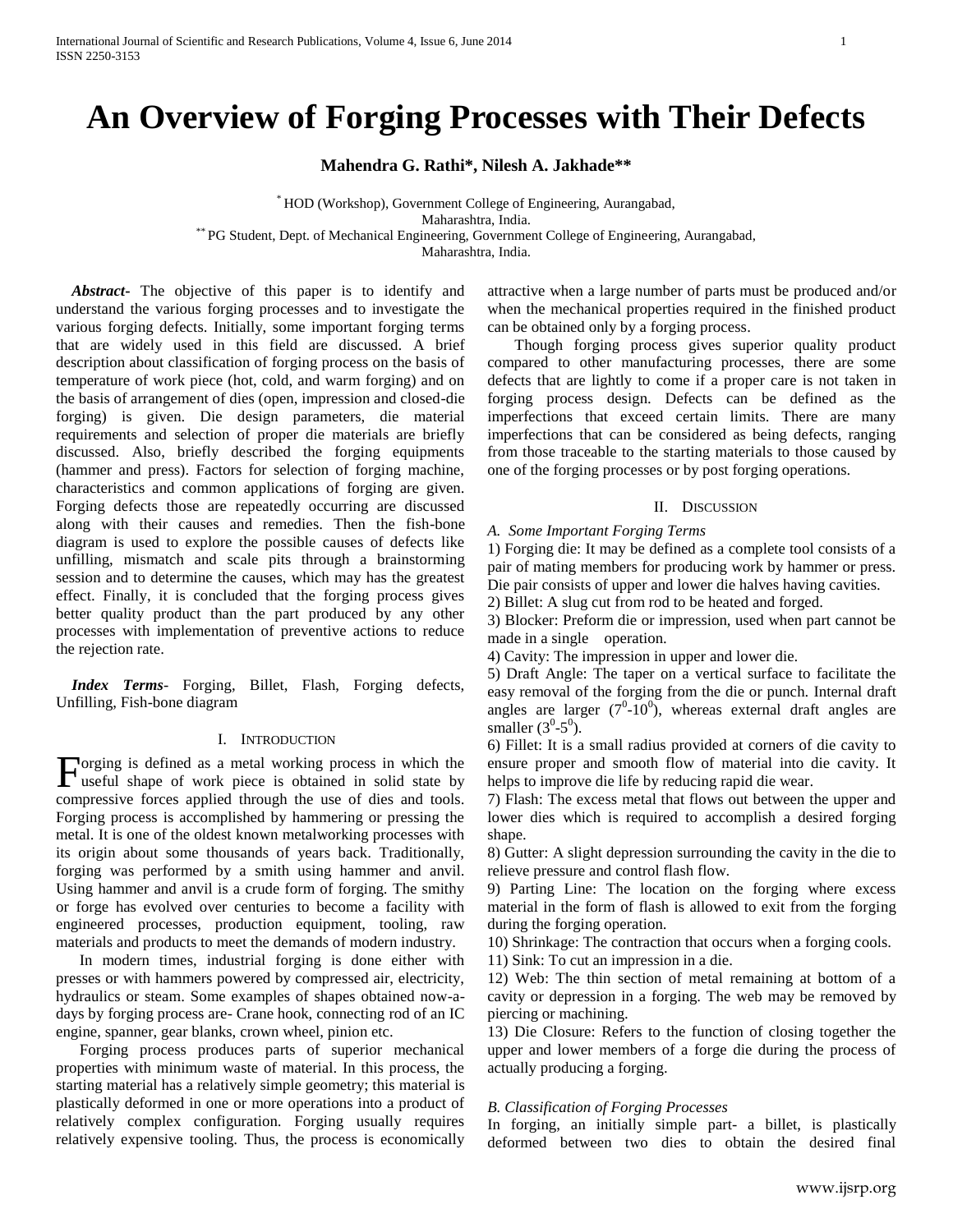configuration. For understanding and optimization of forging operations, it is useful to classify this process in a systematic way. There are a large number of forging processes that can be classified as follows:

## *1) Classification based on Temperature of the work piece*

*a) Hot forging (most widely used):* Forging is carried out at a temperature above the recrystallization temperature of the metal. The recrystallization temperature is defined as the temperature at which the new grains are formed in the metal. This kind of extreme heat is necessary in avoiding strain hardening of the metal during deformation.

*Advantages:* High strain rates and hence easy flow of the metal, Recrystallization and recovery are possible, Forces required are less.

*Disadvantages:* Lubrication is difficult at high temperatures, Oxidation and scaling occur on the work piece, Poor surface finish, Less precise tolerances, Possible warping of the material during the cooling process.

Table- 1: Hot forging temperature range for different metals and alloys [1].

| Metal or alloy               | Temperature Range $(^{0}C)$ |
|------------------------------|-----------------------------|
| Aluminum alloys              | $400 - 550$                 |
| • Magnesium alloys           | $250 - 350$                 |
| Copper alloys                | $600 - 900$                 |
| Carbon and Low-alloy steels  | $850 - 1150$                |
| Martensitic stainless steels | $1100 - 1250$               |
| Austenitic stainless steels  | $1100 - 1250$               |
| Titanium alloys              | $700 - 950$                 |
| Iron-base superalloys        | $1050 - 1180$               |
| Cobalt-base superalloys      | $1180 - 1250$               |
| Tantalum alloys              | $1050 - 1350$               |
| Molybdenum alloys            | $1150 - 1350$               |
| Nickel-base superalloys      | $1050 - 1200$               |
| Tungsten alloys              | $1200 - 1300$               |

*b) Cold forging:* Forging is carried out at or near room temperature (below the recrystallization temp.) of the metal. Carbon and standard alloy steels are most commonly coldforged. Cold forging is generally preferred when the metal is already a soft, like aluminum. This process is usually less expensive than hot forging and the end product requires little or no finishing work. Cold forging is also less susceptible to contamination problems, and the final component features a better overall surface finish.

*Advantages:* Production rates are very high with exceptional die life, Improves mechanical properties, Less friction between die surface and work piece, Lubrication is easy, No oxidation or scaling on the work.

*Disadvantages:* Residual stress may occur, Heavier and more powerful equipment is needed, Stronger tooling is required, Tool design and manufacturing are critical.

*c) Warm forging:* The temperature range for the warm forging of steel runs from above room temperature to below the recrystallization temperature. Compared with cold forging, warm forging has the potential advantages of: Reduced tooling loads, reduced press loads, increased steel ductility, elimination of need

to anneal prior to forging, and favorable as-forged properties that can eliminate heat treatment. In warm forging, the billet is heated below the recrystallization temperature, up to 700 to 800  $^{\circ}$ C for steels, in order to lower the flow stress and the forging pressures. *Advantages:* High production rates, Excellent dimensional tolerances and surface finish for forged parts, Significant savings in material and machining, Favorable grain flow to improve strength, Greater toughness of the forged part.

#### *2) Classification based on Arrangements of Dies*

*a) Open-die forging:* Forging in which the flat dies of simple shape are used to allow the material to freely deform in lateral directions of applied load. Figure 1 shows open-die forging operation.



Figure 1: Open-die forging

*Features:* Less dimensional accuracy, Suitable only for simple shapes of work, Requires more skill of the operator, Usually used for a work before subjecting it to closed-die forging (to give approximate shape), Dies are simple and less expensive, It is simplest of all the forging operations.

*b) Impression-die forging:* Forging in which the material is shaped to fill out a die cavity created by the upper and lower die halves. The dies are not fully closed and allow some material to escape as Flash. Flash formation builds pressure inside the bulk of the work piece, aiding material flow into unfilled impressions. Requires more complex (and more expensive) dies. Figure 2 shows impression-die forging operation.

*Significance of Flash:* Excess metal is taken initially to ensure that die is completely filled with metal to avoid any voids. Excess metal is squeezed out of the die cavity as a thin strip of metal, called Flash. A flash gutter is provided to reduce the area of flash. Thin flash increases the flow resistance of the system and builds up the pressure to high values which ensures that all intricate shapes of cavity are filled. Flash design is very critical and important step. Extremely thin flash results in very high pressure build up which may lead to breaking of the dies.

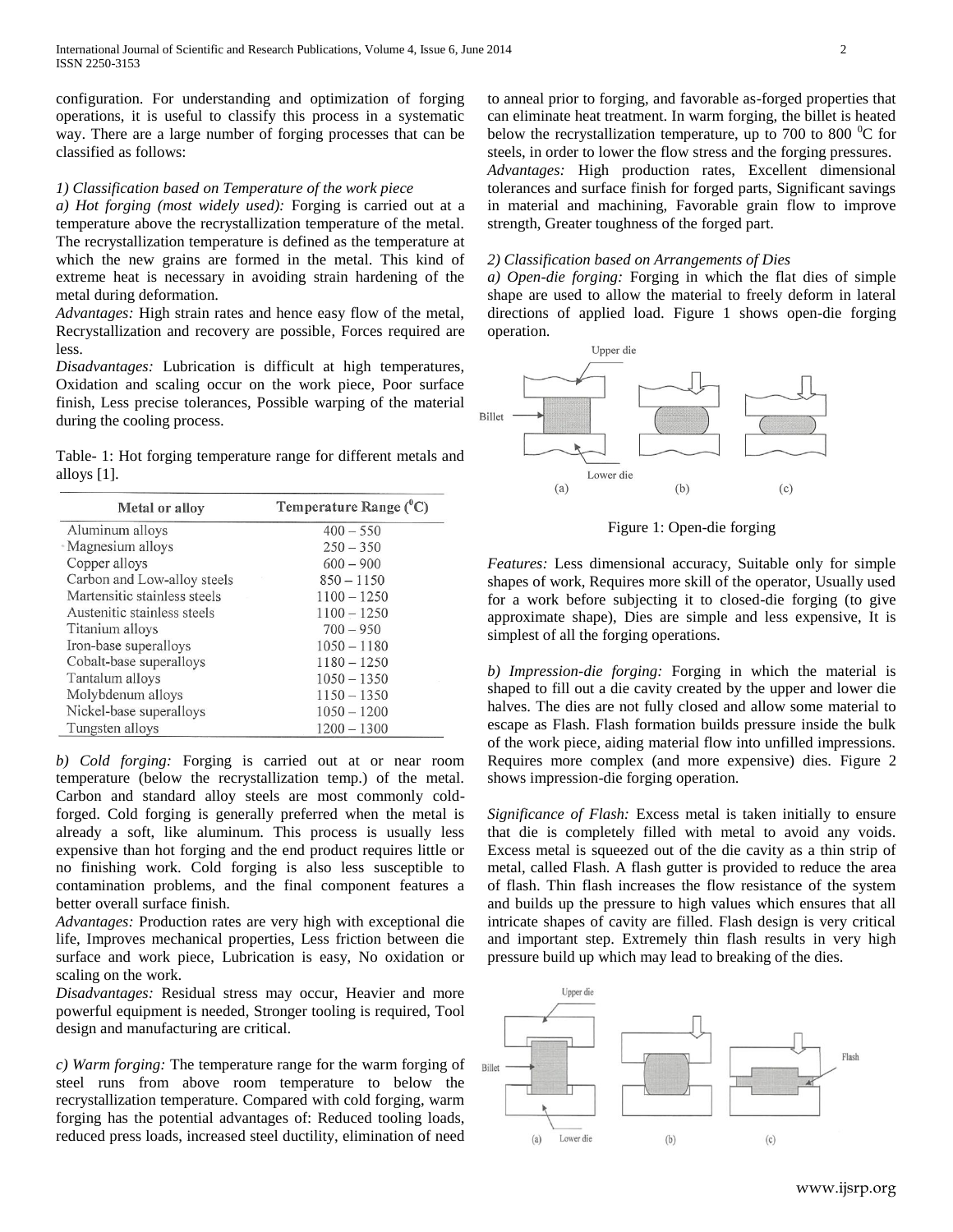#### Figure 2: Impression-die forging

*c) Closed-die forging:* Forging in which the material is fully constrained in the cavity created by the upper and lower die halves. It allows more accurately shaped parts to be formed, No flash is formed in this process therefore no waste of material, Higher interface pressures required, Requires very accurate control of material volume and proper die design. Closed-die forging is a form of impression-die forging, which does not depend on flash formation to achieve complete filling of the die. Material is deformed in a cavity that allows little or no escape of excess material, thus placing greater demands on die design.

*Features:* Work is rough forged close to final shape by blocking die, Work is forged to final shape and dimensions by Finishing die, Both blocking die and finishing die are machined into the same die block, More number of dies are required depending on the complexity of the job, Two die halves close-in and work is deformed under high pressure, High dimensional accuracy/close control on tolerances, Suitable for complex shapes, Dies are complex and more expensive, Large production rates are necessary to justify high costs.

*C. Die design parameters* Die design depends on the knowledge of strength and ductility of work piece material, sensitivity of material to the rate of deformation and temperature, frictional characteristics, shape and complexity of work piece, die distortion under high forging loads.

*Die material requirements:* Strength and toughness at elevated temperature, Hardenability and ability to harden uniformly, Resistance to mechanical and thermal shocks, Wear resistanceto resist abrasion wear due to scales present on work piece.

*Selection of proper die material depends on:* Die size, Composition and properties of work piece, Complexity of shape-No. of performing steps, Forging temperature, Type of forging operation, Cost of die material, No. of forgings required, Heat transfer from work piece to dies, etc.

Die materials used: Tool and die steels with Cr, Ni, Mo, Va.

## *D. Forging equipments*

Forged components are shaped either by a hammer or press. Forging on the hammer is carried out in a succession of die impressions using repeated blows. The quality of the forging, and the economy and productivity of the hammer process depend upon the tooling and the skill of the operator. In press forging, the stock is usually hit only once in each die impression and the design of each impression becomes more important while operator skill is less critical. The continuous development of forging technology requires a sound and fundamental understanding of equipment capabilities and characteristics. The equipment i.e. presses and hammers used in forging, influences the forging process, since it affects the deformation rate and temperature conditions, and it determines the rate of production. The requirements of a given forging process must be compatible with the load, energy, time, and accuracy characteristics of a given forging machine [1].

*1) Forging Hammer:* The most common type of forging equipment is the hammer and anvil. The hammer is the least expensive and most versatile type of equipment for generating load and energy to carry out a forging process. This technology is characterized by multiple impact blows between contoured dies. Hammers are primarily used for hot forging. There are basically two types of anvil hammers: Gravity-drop hammers and Powerdrop hammers. In a simple gravity-drop hammer, the upper ram is connected to a board (board-drop hammer), a belt (belt-drop hammer), a chain (chain-drop hammer), or a piston (oil-, air-, or steam-lift drop hammer). The ram is lifted to a certain height and then dropped on the stock placed on the anvil. During the down stroke, the ram is accelerated by gravity and builds up the blow energy. The upstroke takes place immediately after the blow. The operation principle of a power-drop hammer is similar to that of an air-drop hammer. In the down stroke, in addition to gravity, the ram is accelerated by steam, cold air, or hot air pressure. In the power-drop hammer, the acceleration of the ram is enhanced with air pressure applied on the top side of the ram cylinder [1]. Figure 3 shows mechanical board hammer- It is a stroke restricted machine. Repeatedly the board (weight) is raised by friction rolls and is dropped on the die. Its rating is in the terms of weight of the ram and energy delivered. Figure 4 shows steam hammer- It uses steam in a piston and cylinder arrangement. It has greater forging capacity. It can produce forgings ranging from a few kgs to several tones. It is preferred in closed-die forging.



Figure 3: Mechanical board hammer



Figure 4: Steam hammer

*2) Forging Press:* In press forging, the metal is shaped not by means of a series of blows as in hammer forging, but by means of a single continuous squeezing action. There are two main types: mechanical and hydraulic presses. Mechanical presses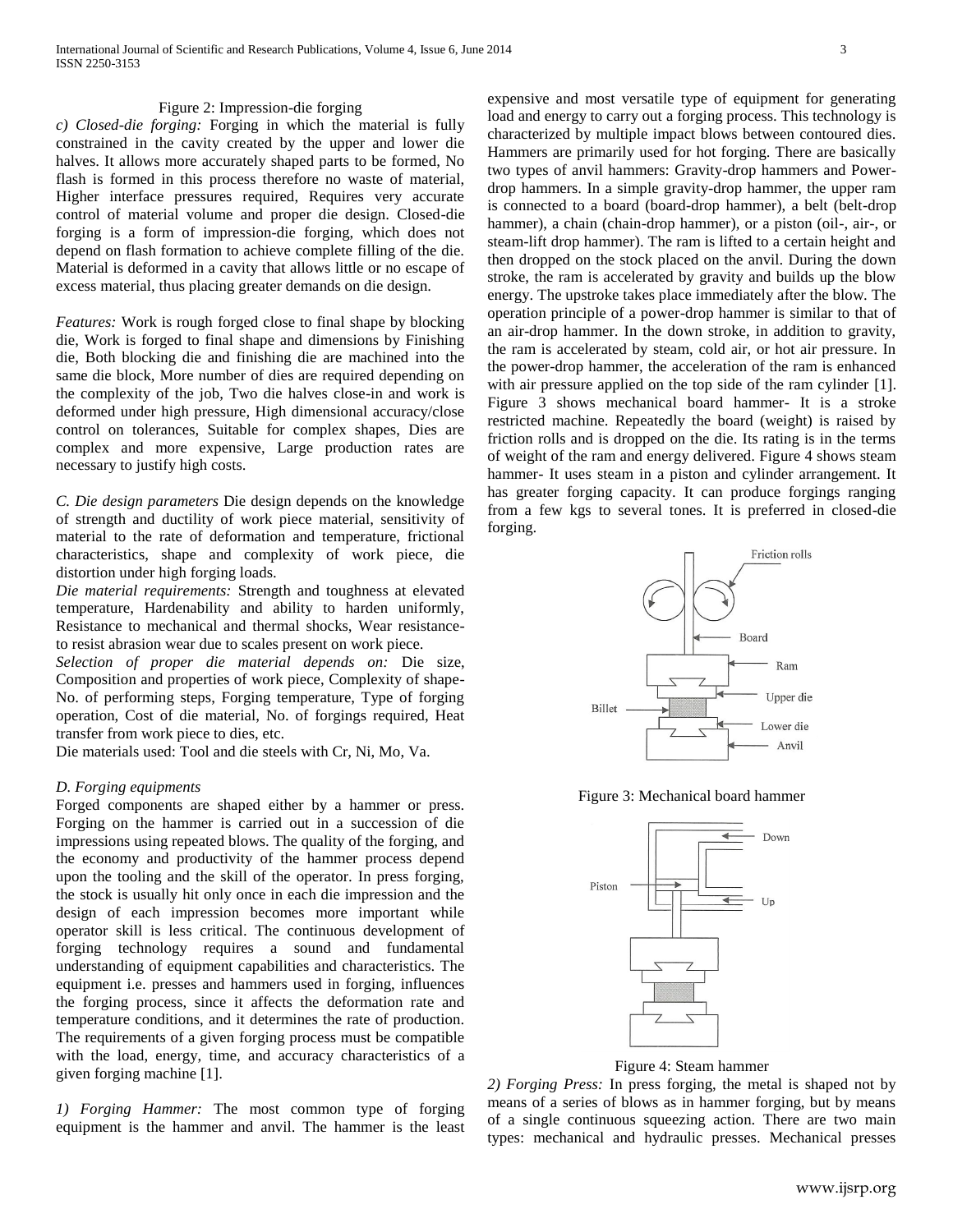function by using cams, cranks and/or toggles to produce a preset (a predetermined force at a certain location in the stroke) and reproducible stroke. Due to the nature of this type of system, different forces are available at different stroke positions. Mechanical presses are faster than their hydraulic counterparts (up to 50 strokes per minute). Their capacities range from 3 to 160 MN (300 to 18,000 short tons-force). Hydraulic presses use fluid pressure and a piston to generate force. Figure 5 shows hydraulic press. It is a load restricted machine. It has more of squeezing action than hammering action. Hence dies can be smaller and have longer life than with a hammer.

Features of Hydraulic Press: Full press load is available during the full stroke of the ram, Ram velocity can be controlled and varied during the stroke, It is a slow speed machine and hence has longer contact time and hence higher die temperatures, The slow squeezing action gives close tolerance on forgings, Initial cost is higher compared to hammers. The advantages of a hydraulic press over a mechanical press are its flexibility and greater capacity. The disadvantages include a slower, larger, and costlier machine to operate [1].



Figure 5: Hydraulic press

# *E. Selection of Forging machine*

Selection of forging machine depends upon force and energy requirements, Material to be forged (soft material- use press, hard material- use hammers), Size-shape and complexity of forging, Strength of the work piece material, Sensitivity of material to rate of deformation, Production rate, Dimensional accuracy, Maintenance, Operating skill level required, Noise level, Cost.

*Characteristics of Forging-* Usually involves discrete parts, May be done on hot or cold materials, Often requires additional finishing processes such as heat treating, machining, or cleaning, May be done at fast or slow deformation rates, May be used for very small or very large parts, Improves the physical properties of a part by controlling and refining the flow or grain of the material.

*Common Applications of Forging-* Automotive passenger cars, trucks, buses, trailers, motorcycles and bicycles. Bearings, ball and roller. Electric power generation/transmission. Industrial and commercial machinery and equipments. Hand tools. Industrial tools. Mechanical power transmission equipments. Internal combustion engines. Oil field machinery and equipments. Offhighway, equipment (construction, mining and materials handling). Pipeline fittings. Plumbing fixtures, valves and fittings. Pumps and compressors. Railroad equipments and

spikes. Metalworking and special industry machinery. Steam engines and turbines. Steel works, rolling and finishing mills. Ship and boat building and repairs. Aerospace aircraft engines. Guided missiles and space vehicles, etc.

## III. Forging Defects

When a forge shop begins to experience defects in their process, they should try to find the root cause of the problem, initiate corrective action and implement procedures to prevent its recurrence. A brief description of defects and their remedial methods is given below:

1) Incomplete forging penetration:

Dendritic ingot structure at the interior of forging is not broken. Actual forging takes place only at the surface.

Cause- Use of light rapid hammer blows

Remedy- To use forging press for full penetration.

2) Surface cracking:

Cause- Excessive working on the surface and too low temperature.

Remedy- To increase the work temperature

3) Cracking at the flash:

This crack penetrates into the interior after flash is trimmed off. Cause- Very thin flash

Remedy- Increasing flash thickness, relocating the flash to a less critical region of the forging, hot trimming and stress relieving. 4) Cold shut (Fold):

Two surfaces of metal fold against each other without welding completely.

Cause- Sharp corner (less fillet), excessive chilling, high friction Remedy- Increase fillet radius on the die.

5) Unfilled Section (Unfilling/Underfilling):

Some section of die cavity not completely filled by the flowing metal.

Cause- Improper design of the forging die or using forging techniques, less raw material, poor heating.

Remedy- Proper die design, Proper raw material and Proper heating. Figure 6- Shows the fish-bone diagram for root-cause analysis of underfilling defect.

6) Die shift (Mismatch): Misalignment of forging at flash line. Cause- Misalignment of the die halves.

Remedy- Proper alignment of die halves. Make mistake proofing for proper alignment for eg. provide half notch on upper and lower die so that at the time of alignment notch will match each other. Figure 7- Shows the fish-bone diagram for root-cause analysis of mismatch defect.

7) Scale Pits (Pit marks):

Irregular depurations on the surface of forging.

Cause- Improper cleaning of the stock used for forging. The oxide and scale gets embedded into the finish forging surface.

Remedy- Proper cleaning of the stock prior to forging.

Figure 8- Shows the fish-bone diagram for root-cause analysis of Scale Pits defect.

8) Flakes:

These are basically internal ruptures.

Cause- Improper cooling of forging. Rapid cooling causes the exterior to cool quickly causing internal fractures.

Remedy- Follow proper cooling practices.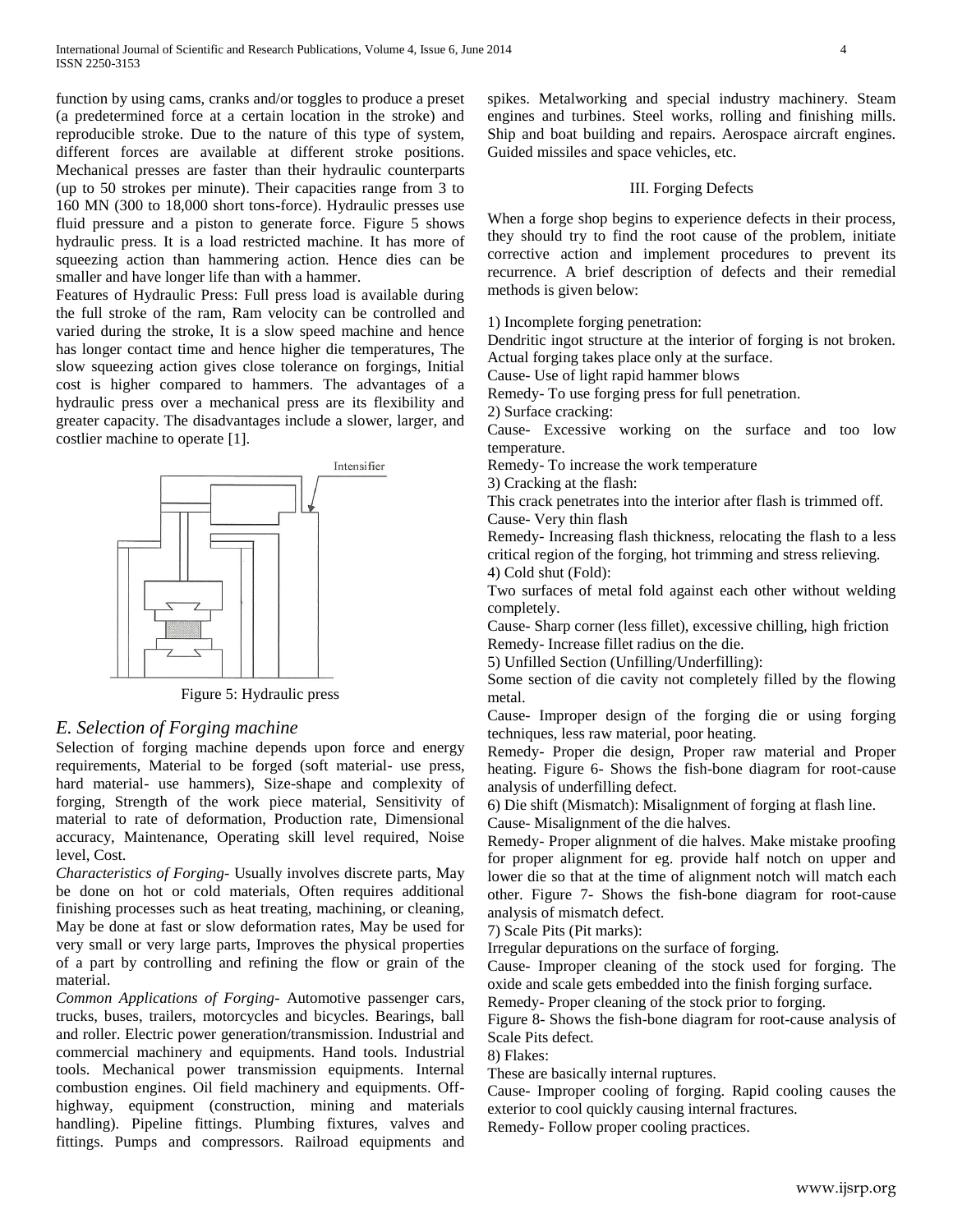9) Improper grain flow:

Cause- Improper die design, which makes the metal not flowing in final interred direction.

Remedy- Proper die design.

10) Residual stresses in forging:

Cause- Inhomogeneous deformation and improper cooling (quenching) of forging.

Remedy- Slow cooling of the forging in a furnace or under ash cover over a period of time.

## IV. CONCLUSION

Forging is an experience oriented process. Throughout the years, a great deal of know-how and experience has been accumulated in this field, largely by trial-and-error methods. Forging process produces final products in very short time with little or no scrap. Thus there is saving in energy and material. Forgings sometimes cost more than parts produced by other processes like- casting or machining, but it gives more reliable parts with better mechanical and metallurgical properties.

Since defects causes high rejection rates, it is important to move any process in the direction of eliminating all imperfections as part of an effective continuous improvement program. A good quality program begins with an attitude of making it right the first time. Forging processes are no exception to this. Economically, as well as from a quality perspective, it is better to understand and control the process so as to avoid defects rather than scrapping the defective parts during final inspection.

## ACKNOWLEDGMENT

The authors would like to thank following persons for their continuous support and guidance throughout the work. Mr. S. B. Save (D.G.M.), Bombay Forgings Ltd., E14 /51, MIDC Chikalthana, Aurangabad. Dr. R. K. Shrivastava (HOD) Dept. of Mechanical Engg., Govt. College of Engg. Aurangabad. Mr. J. M. Kshirsagar (Asso. Prof.), Dept. of Mechanical Engg., MIT, Aurangabad, Maharashtra, India.

## **REFERENCES**

- [1] Taylan Altan, Gracious Ngaile, Gangshu Shen- "Cold and Hot Forging- Fundamentals and Applications", Handbook by ASM International- February 2005
- [2] C.J. Van Tyne and J. Walters- "Understanding geometrical forging defects"- April 1, 2007
- [3] H. James Henning- "Defects in Hot Forging"- May/June 2007
- [4] Course Material by Arkey Technical Training and Research Institute, Pune, Maharashtra, India- "Defect analysis and Productivity improvement in forging industries"- October 2007

#### **AUTHORS**

**First Author -** Mahendra G. Rathi, HOD (Workshop), Government College of Engineering, Aurangabad, Maharashtra, India.

[mgrathi\\_kumar@yahoo.co.in,](mailto:mgrathi_kumar@yahoo.co.in) +91-9049504930

**Second Author -** Nilesh A. Jakhade, PG Student, Dept. of Mechanical Engineering, Government College of Engineering, Aurangabad, Maharashtra, India. [nileshjakhade@yahoo.com,](mailto:nileshjakhade@yahoo.com) + 91-9850869781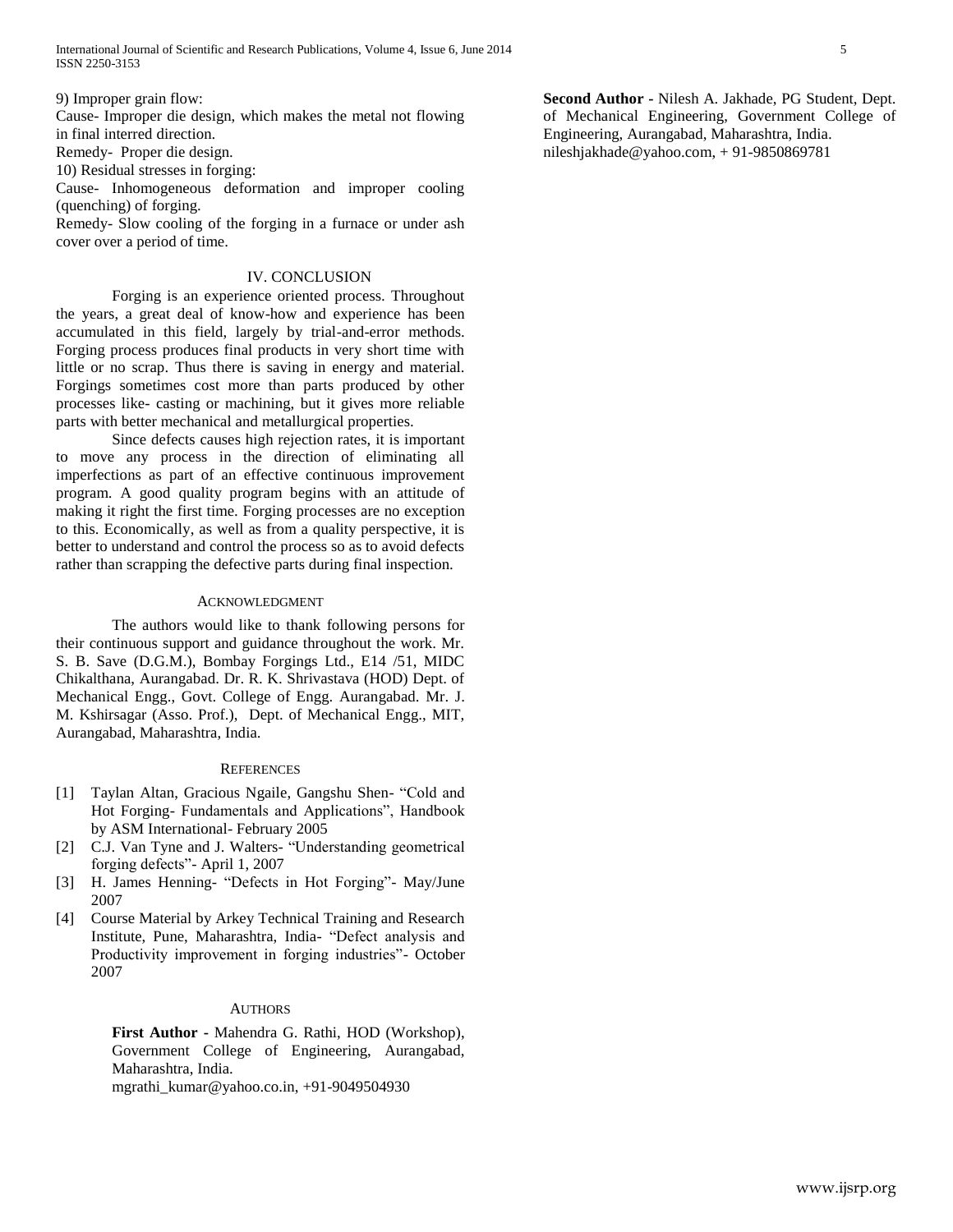

Figure 6: Fish-bone diagram for root-cause analysis of underfilling defect.